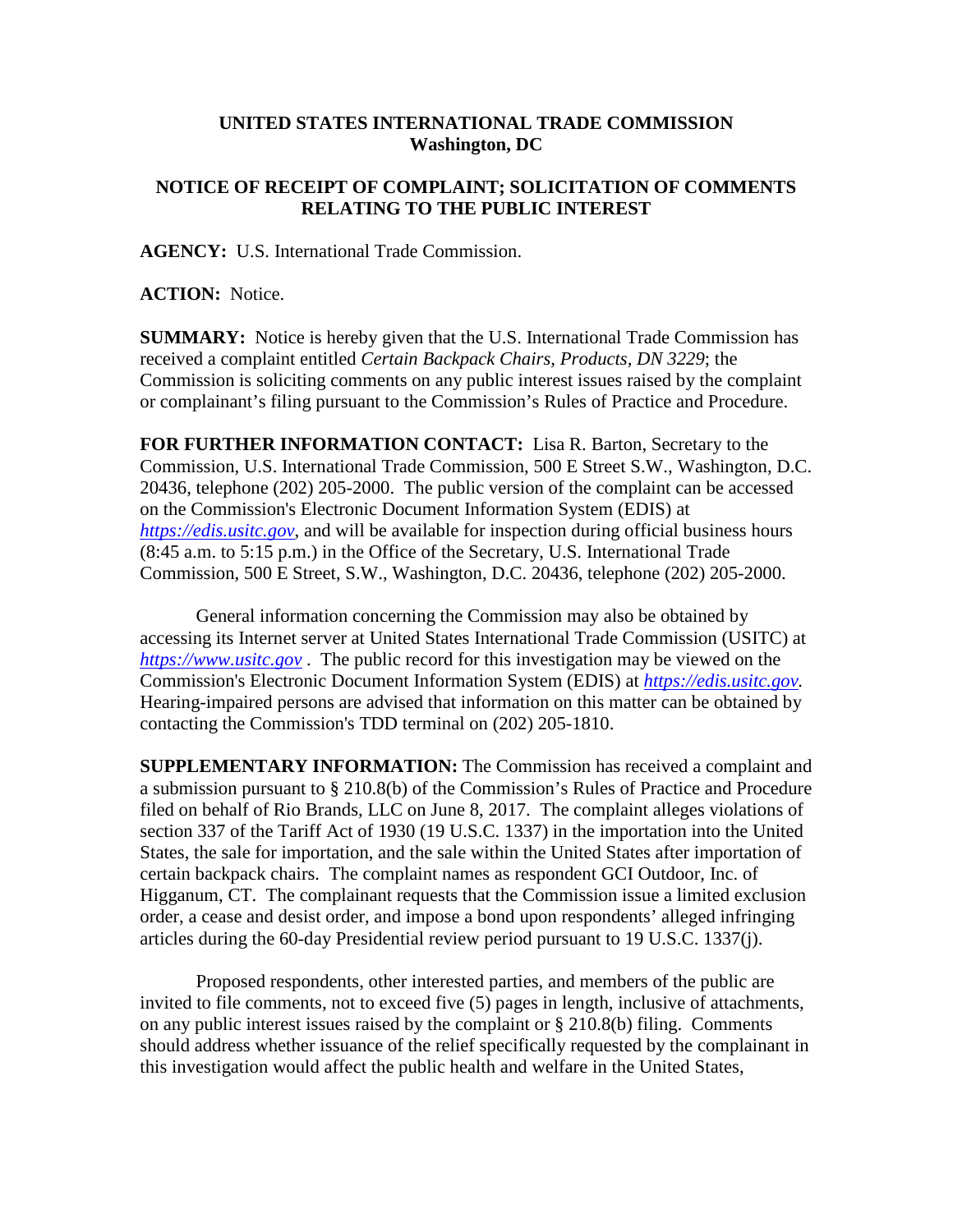competitive conditions in the United States economy, the production of like or directly competitive articles in the United States, or United States consumers.

In particular, the Commission is interested in comments that:

- (i) explain how the articles potentially subject to the requested remedial orders are used in the United States;
- (ii) identify any public health, safety, or welfare concerns in the United States relating to the requested remedial orders;
- (iii) identify like or directly competitive articles that complainant, its licensees, or third parties make in the United States which could replace the subject articles if they were to be excluded;
- (iv) indicate whether complainant, complainant's licensees, and/or third party suppliers have the capacity to replace the volume of articles potentially subject to the requested exclusion order and/or a cease and desist order within a commercially reasonable time; and
- (v) explain how the requested remedial orders would impact United States consumers.

Written submissions must be filed no later than by close of business, eight calendar days after the date of publication of this notice in the *Federal Register*. There will be further opportunities for comment on the public interest after the issuance of any final initial determination in this investigation.

Persons filing written submissions must file the original document electronically on or before the deadlines stated above and submit 8 true paper copies to the Office of the Secretary by noon the next day pursuant to  $\S 210.4(f)$  of the Commission's Rules of Practice and Procedure (19 CFR 210.4(f)). Submissions should refer to the docket number ("Docket No. 3229") in a prominent place on the cover page and/or the first page. (*See* Handbook for [Electronic Filing Procedures](https://www.usitc.gov/documents/handbook_on_filing_procedures.pdf), *Electronic Filing Procedures*<sup>[1](#page-1-0)</sup>). Persons with questions regarding filing should contact the Secretary (202-205-2000).

Any person desiring to submit a document to the Commission in confidence must request confidential treatment. All such requests should be directed to the Secretary to the Commission and must include a full statement of the reasons why the Commission should grant such treatment. *See* 19 CFR 201.6. Documents for which confidential treatment by the Commission is properly sought will be treated accordingly. All such requests should be directed to the Secretary to the Commission and must include a full statement of the reasons why the Commission should grant such treatment. *See* 19 CFR 201.6. Documents for which confidential treatment by the Commission is properly

 $\overline{a}$ 

<span id="page-1-0"></span><sup>1</sup> Handbook for Electronic Filing Procedures: *[https://www.usitc.gov/documents/handbook\\_on\\_filing\\_procedures.pdf](https://www.usitc.gov/documents/handbook_on_filing_procedures.pdf)*